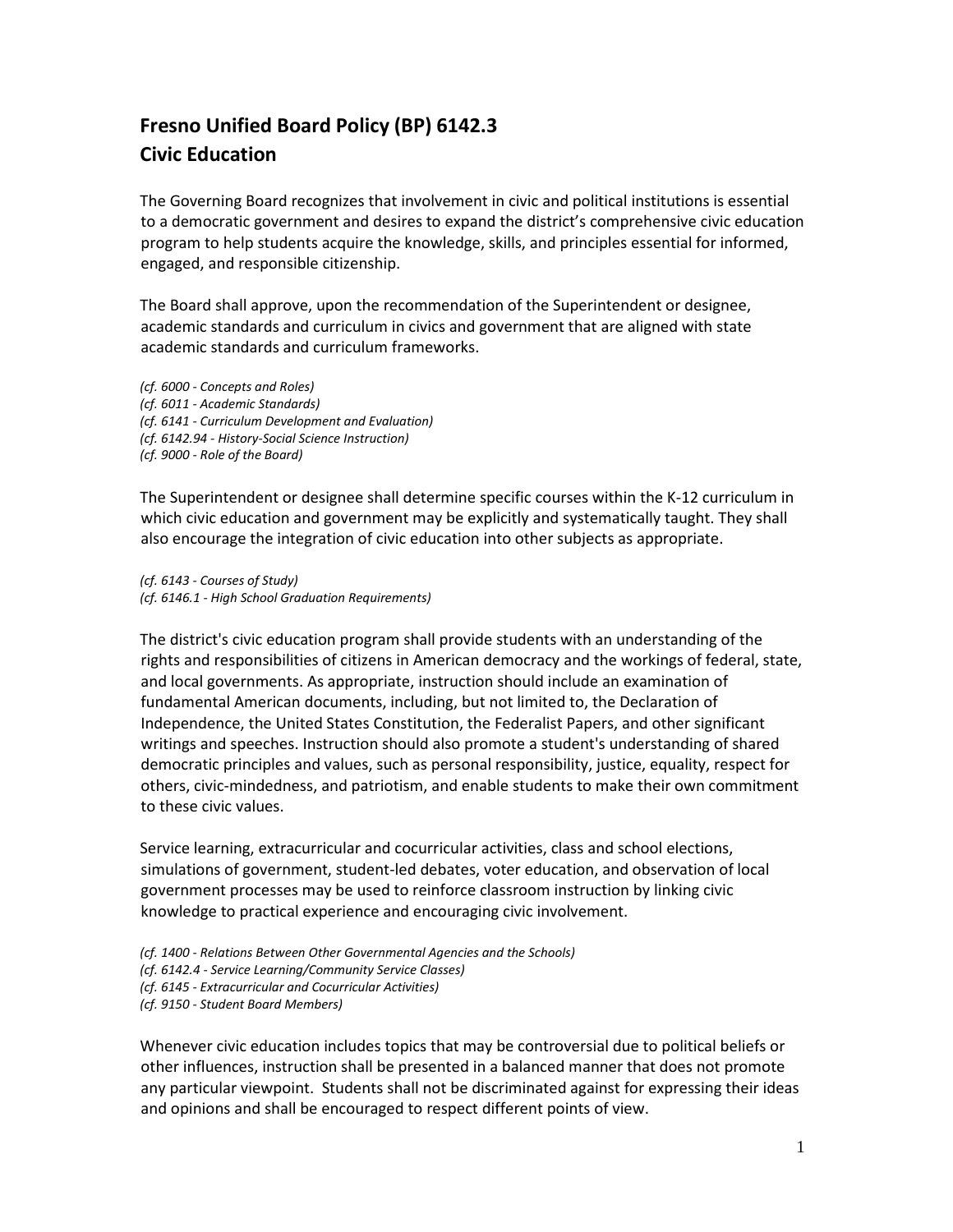*(cf. 5145.2 - Freedom of Speech/Expression) (cf. 6144 - Controversial Issues)*

## Constitution/Citizenship Day

Each year on or near September 17, in commemoration of Constitution and Citizenship Day, the district shall hold an educational program for students in grades K-12 pertaining to the United States Constitution which shall include exercises and instruction in the purpose, meaning, and importance of the Constitution, including the Bill of Rights. (Education Code 37221; 36 USC 106 Note)

*(cf. 6115 - Ceremonies and Observances)*

## Student Voter Registration

To encourage students to participate in the elections process when they are of voting age, the Superintendent or designee shall provide high school students with voter registration information, including information regarding the state's online voter registration system and voting timelines.

The Superintendent or designee shall identify an employee at each high school whom the California Secretary of State may contact to facilitate the distribution of voter registration forms to eligible students. The Superintendent or designee shall provide the business address, phone number, and email address of each contact person to the Secretary of State. (Elections Code 2148)

The designated employee shall determine the most effective means of distributing voter registration forms provided by the Secretary of State, which may include, but are not limited to, distributing the forms at the start of the school year with orientation materials, placing voter registration forms at central locations, including voter registration forms with graduation materials, and/or providing links and the web site address of the Secretary of State's online voter registration system on the district's web site and in email notices sent to students.

The principal or designee may appoint one or more students enrolled at each high school to serve as voter outreach coordinators at that school. The voter outreach coordinator(s) may coordinate voter registration activities at the school to encourage eligible persons to register to vote. With the approval of the principal or designee, the voter outreach coordinator(s) may also coordinate election-related activities on campus, including voter registration drives, mock elections, debates, and other election-related student outreach activities. (Education Code 49041)

## *(cf. 0410 - Nondiscrimination in District Programs and Activities) (cf. 5145.13 - Response to Immigration Enforcement)*

During the last two full weeks in April and September, in areas on each high school campus that are reasonably accessible to all students as designated by the principal or designee, the county elections official shall be allowed to register students and school personnel to vote. (Education Code 49040)